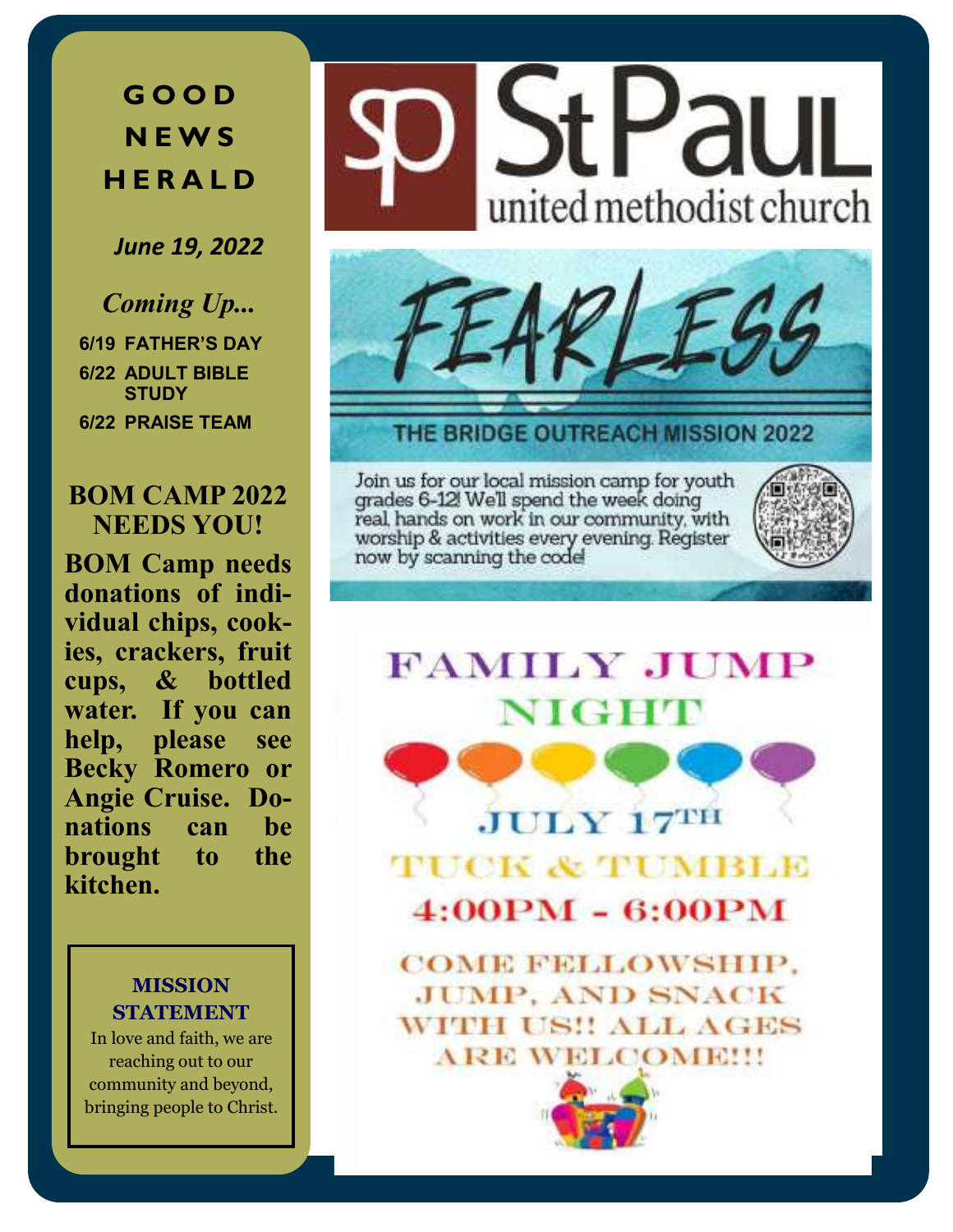#### **HARVEST DINNER UPDATE**

**A Signup sheet has been posted! Please let us know if you are interested in working the day of the dinner or helping in any way.** 

## **THANK YOU**

**Thank you all for the dinner and food following the funeral of Leon Carter. We appreciate all of the thoughtfulness and wonderful generosity of our church family***.*

*Billie and The Entire Leon Carter Family*

*And then he told them, "Go into all the world and preach the Good News to everyone. Mark 16:15*

# **HAPPY BIRTHDAY!**

- 6/19 James Meaux
- 6/21 Debbie Johansson
- 6/22 Chris Landry
- 6/22 Milana Lupo
- 6/22 Joshua Pape
- 6/23 William Brandin
- 6/24 Kim Turberville
- 6/25 Jeff Brinson
- 6/27 Claudine Hogan
- 6/28 Anne Blagburn
- 6/28 Leah Brandin
- 6/29 Connie Berry
- 6/29 Mason Martin
- 7/1 Amy Jo Pringle
- 7/2 Lisa Wilson

*If your birthday is missing, please contact the church office.*



# WHAT'S HAPPENING?

### **SEWING MINISTRY - NEW PROJECT**

St. Paul's Sewing Ministry is joining The Linus Project and other quilting organizations to make comfort quilts for the 2nd - 4th grade students of Robb Elementary in Uvalde for their first day back to school. If you would like to contribute please label your donation for our sewing ministry. We also could use bright colored cotton fabric. Thank you!

### *JUNE MISSION FOCUS* **-****RICHTER FOOD PROGRAM**

The Mission Focus for June is the Richter Food Program. Through your help, we are able to help between 40 - 50 families a month. This time, we are asking for help with cereal and pasta. Thank you for your continued support.

### *DON'T FORGET ABOUT THE BLESSING BOX*

We would like to invite anyone who wants to bring donations to add to the blessing box. Some ideas are non-perishable food items, toiletries, baby items, home goods like toilet paper or soap, or anything else you feel would be a blessing for someone in need.

### **SUNDAY SCHOOL**

You are invited to join us for Sunday School from 9:30-10:30am. There is a class for you and everyone in the family.

## **THE CHOSEN -**



St. Paul is excited to announce: the series "**The Chosen**" will be shown this summer on **Wednesdays NOW until August 10**  starting at 6:00. The dynamic story of the New Testament will be brought to life in 16 episodes. We will also include a reading plan for the gospels of Matthew, Luke, and an accompanying bible study which are **optional** and can be accomplished between Wednesdays. A recording will be made of each session and emailed to all participants. The signup for the series is on the reception counter. All are welcome: family, friends and neighbors!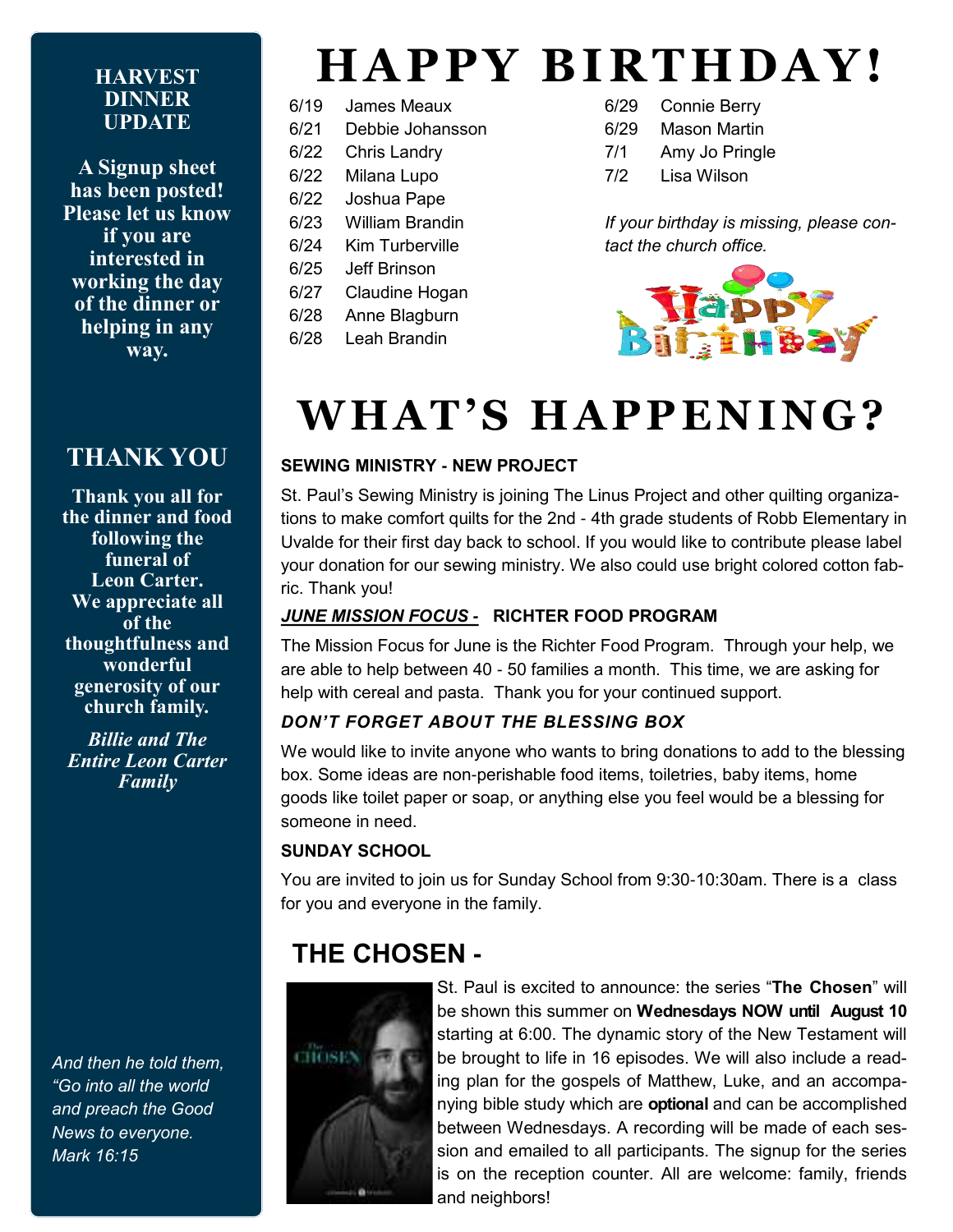### **PRAYER LIST**

Ellen Archer :: God's mercy as there is no more treatment available :: Sherry Baker :: 9/14/21 Daniel Baker :: Psoriasis Arthritis :: Sherry Baker :: 12/28/21 Sherry Baker :: Continued Healing :: Glenda Sullivan 12/6/21 *Robert Barnes :: Recovering from Bypass Surgery - Moved to Bonne Vie :: Robyn Smith :: 6/15/22* Jean Beavens :: Continued Healing :: Mark Bunch :: 7/12/2021 Richard Beavens :: Continued Healing :: Mark Bunch :: 3/28/22 James Brayton :: COPD :: Leslie Brayton :: 4/4/22 Steve Brinson :: Continue Healing :: Cheryl Brinson :: 4/18/21 Amy Carroll :: pancreatitis :: Mark Bunch :: 4/10/22 Bruce Cobb :: Financial Difficulties :: Bruce Cobb :: 6/5/22 Don & Sue Collins :: Continued Healing :: Patty Collins :: 11/3/21 Jerry Conner (Newborn) :: Stomach Issues :: Faye Harrington :: 5/24/22 Cayce Crippen :: Needs Continued Prayer :: Morris and Judy Lee :: 1/12/21 Helen DeRoche :: Health Issues :: Al DeRoche :: 04/11/17 Jimmy Dillon :: Waiting a Kidney Transplant :: Connie Peveto 9/14/21 Dale Forse :: Continued Healing :: Mark Bunch :: 5/25/21 Robert Foster :: Health Issues :: 3/2/22 Kristen Freeman:: Continued Healing :: Connie Forse :: 2/22/21 Faye Harrington :: Continued Healing :: Mark Bunch :: 3/27/22 Debbie Henderson :: Acute Leukemia :: Linda Tibbitts :: 8/2/21 Veronica Heroux :: Cancer :: Debbie Desper 6/14/2021 Cleon Hogan :: Cancer :: Claudine Hogan :: 1/13/21 Cross Johnson :: In the hospital still needing kidney transplant :: Kay Mott :: 5/10/22 Tim Lawler :: Kidney Cancer, Continued healing & Strength :: Sherry Baker :: 9/14/21 Judy Lee :: Continued Healing :: Mark Bunch :: 5/18/22 Walt McAlpine :: Continued Healing :: Connie Peveto :: 11/9/2021 Shelby Maddox :: Continued Healing :: Vicky Stanley :: 5/10/2022 Guy Mitchell :: Health problems :: Bruce Cobb :: 2/20/22 Darla Odom :: Health & Finances :: Bruce Cobb :: 6/5/22 Clive Paca :: Brain tumor :: Nancy Melancon :: 5/15/22 Betty Palermo :: Continued healing :: Rachel Palermo :: 11/28/21 Parker John Peveto :: Down's Syndrome :: Connie Peveto :: 10/24/21 Connie Peveto :: Continue Healing :: Mark Bunch :: 10/24/21 VR Peveto :: Continue Healing :: Connie Peveto :: 10/24/21 Betty Ramsey :: Continued Healing :: Mark Bunch :: 5/24/22 Becky Sanchez :: Continued Healing and Strength :: Sherry Baker :: 9/14/21 Ramona Scott :: Continued Healing :: Mark Bunch :: 5/25/22 Jack Stout :: Continued Healing :: Mark Bunch :: 9/14/21 Megan Witworth :: Cancer :: Diane Chamblee :: 9/28/19 Judy Wood :: Heart Issues :: 3/20/22 People of Ukraine & Taiwan :: Bruce Cobb Families of Uvalde

## **In Time of Loss**

**Law Enforcement** 

Duane Anthony :: Federal Bureau of Prisons Scott Barnes :: Orange County SO Hunter Beckcom :: Dallas/ Fort Worth FD Shaun Boudreaux :: Beaumont PD Milton Fogg :: Berwick Maine PD Jason James :: Bryan PD Brian Loyd :: Williams County SO Bridge City Police Department Orange County Sherriff's Office

Legend :: Name :: Prayer :: Name of Requester :: Date

#### **Fire and Rescue**

Tristan Barnes :: Beaumont FD L ogan Conner :: Beaumont FD Joshua Taylor :: Port Arthur FD Bridge City Fire and Rescue

Names in Italics are new or have been updated this week . Please be sure to let the church office know of any updates or additions to the prayer list at office@stpaulfamily.com

*SERVING NEXT WEEK:*

*Safety Team*  Keith Melancon Nancy Melancon John Smith



St. Paul offers you the opportunity to give to the church via credit, debit, and direct transfer via PayPal. Click on the donate link on the church website: www.stpaulfamily.org. You can make a one time donation or, if you have a PayPal account, you can set up recurring donations. If you have any questions, please contact Penny Van Arsdale in the church office.